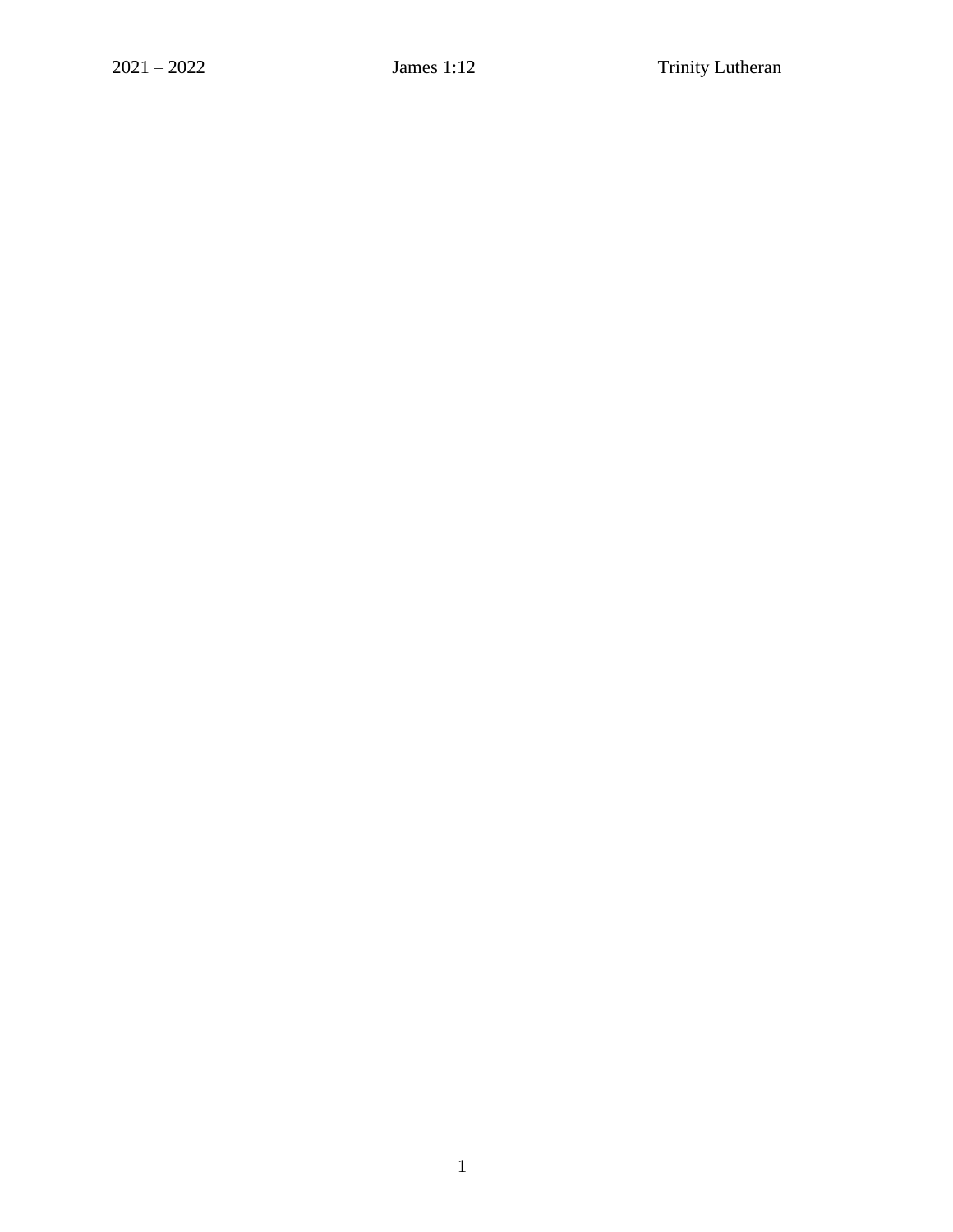### **MIDWEEK FACULTY & STAFF**

Superintendent ------------------- Jody Hackley

#### **Midweek School**

| Kindergarten Teacher---------------Laura Troxel                |
|----------------------------------------------------------------|
| Good News Crew Teacher---------Monthly Rotating Volunteers     |
| (First and Second Grade)                                       |
| Third Grade Teacher---------------- Paul and Shelly Hambrick   |
| Fourth Grade Teacher------------- Jeff Winter                  |
| Fifth Grade --------------------------- Patrice Winter         |
| Sixth Grade ------------------------ Deaconess Angie Reitmeier |
| Seventh and Eighth Grade ------- Rev. Nick Hagerman            |

#### **Adult Midweek Classes**

Adult Bible Class Facilitator -----Hannah Knehans – Director of Family Life Ministry Deep End Class Facilitator ------- TBD

#### **Midweek Music Ministry**

| Director of Music Ministry ------ Dr. Grace St. Pierre    |
|-----------------------------------------------------------|
| Adult Choir ------------------------ Dr. Grace St. Pierre |
| Mary Ann Dorris: Accompanist                              |
| Bell Choir Director ----------------- Michael Payne       |
| Kids of the Kingdom Choir ------ Josh Gose: Director      |
| (Third-Sixth Grade) Shannon Crosby: Accompanist           |
| Trinity Youth ALIVE Ensemble- Dr. Grace St. Pierre        |
| (Seventh-Twelfth Grade) and Josh Gose                     |
|                                                           |

#### **Age Based Groups**

Mighty Missionary Leaders ------ Josh and Becky Sexton Junior High Youth Leaders ------- Adam and Maddy Breshears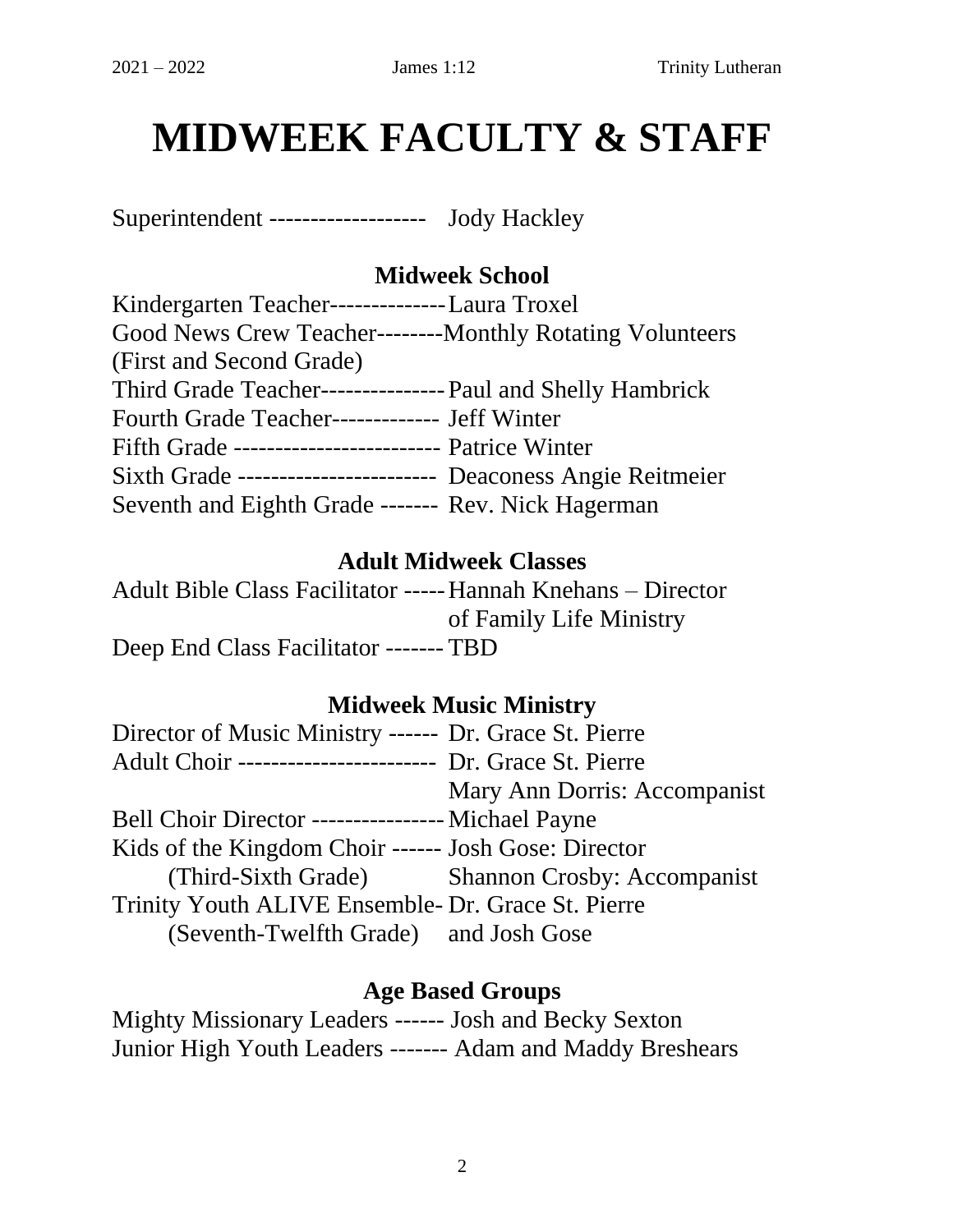### **MIDWEEK SCHOOL SCHEDULE**

| <b>DATE</b>        | <b>SESSION</b>       | <b>HOLIDAY - EVENT - SERVICE</b>                               |
|--------------------|----------------------|----------------------------------------------------------------|
| September 1        | Session 1            | Opening Night – F.L.E.A.                                       |
| September 8        | Session 2            |                                                                |
| September 15       | Session 3            |                                                                |
| September 22       | Session 4            |                                                                |
| September 29       | Session 5            |                                                                |
| October 6          | Session 6            |                                                                |
| October 13         | Session 7            |                                                                |
| October 20         | Session 8            |                                                                |
| <b>October 27</b>  | No Midweek School    | Halloween Trunk-or-Treat                                       |
| <b>November 3</b>  | Session 9            |                                                                |
| <b>November 10</b> | Session 10           |                                                                |
| <b>November 17</b> | Session 11           |                                                                |
| <b>November 24</b> | No Midweek School    | Thanksgiving Break<br>Services at Noon & 7:00 p.m.             |
| December 1         | Session 12           | Advent $1$ – Service at 7:00 p.m.                              |
| December 8         | Session 13           | Advent 2 – Service at 7:00 p.m.                                |
| December 15        | Session 14           | Advent $3$ – Service at 7:00 p.m.                              |
| December 22        | No Midweek School    | Christmas Break                                                |
| December 29        | No Midweek School    | Christmas Break                                                |
| <b>January 5</b>   | Session 15           | Epiphany – Service at $7:00$ p.m.                              |
| <b>January 12</b>  | Session 16           |                                                                |
| <b>January 19</b>  | Session 17           |                                                                |
| <b>January 26</b>  | Session 18           |                                                                |
| <b>February 2</b>  | Session 19           |                                                                |
| <b>February 9</b>  | Session 20           |                                                                |
| February 16        | Session 21           |                                                                |
| <b>February 23</b> | Session 22           |                                                                |
| March 2            | Session 23           | Ash Wednesday – Service at 7:00 p.m.                           |
| <b>March 9</b>     | Session 24           | Lent $1 - 7:00$ p.m.                                           |
| March 16           | No Midweek School    | <b>Spring Break</b><br>Lent $2$ – Services at Noon & 7:00 p.m. |
| March 23           | Session 25           | Lent $3$ – Service at 7:00 p.m.                                |
| <b>March 30</b>    | Session 26           | Lent $4$ – Service at 7:00 p.m.                                |
| April 6            | <b>Closing Party</b> | Lent $5$ – Service at 7:00 p.m.                                |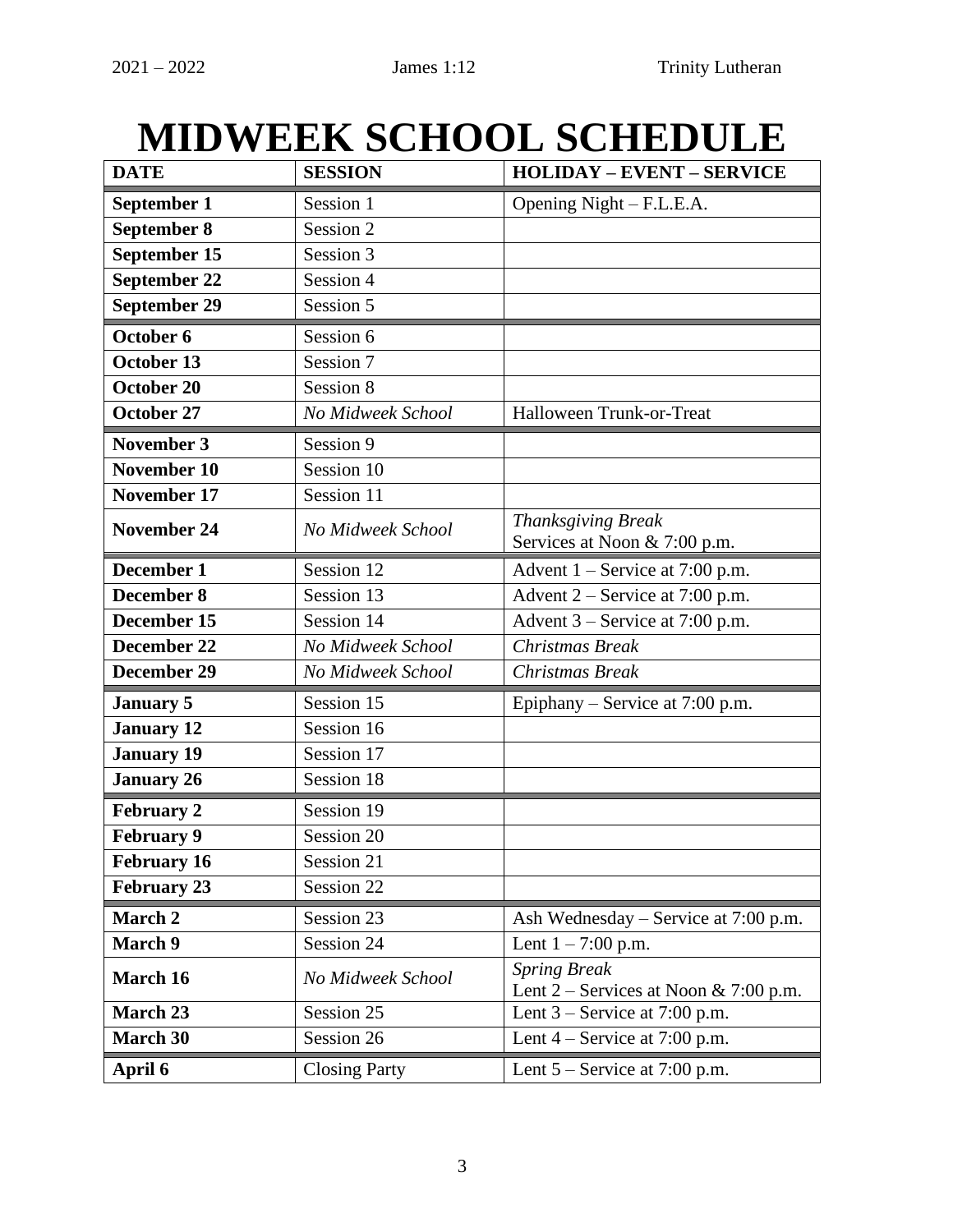### **CONFIRMATION & HOLY WEEK**

| <b>DATE</b> | <b>DAY</b> | <b>HOLIDAY – EVENT – SERVICE</b>                                                |
|-------------|------------|---------------------------------------------------------------------------------|
| March 27    | Sunday     | PUBLIC TESTIMONY OF CONFIRMANDS                                                 |
| April 3     | Sunday     | RITE OF CONFIRMATION at 11:00 a.m. Service<br>Congregational Dinner following   |
| April 10    | Sunday     | <b>PALM SUNDAY</b>                                                              |
| April 14    | Thursday   | <b>MAUNDY THURSDAY</b><br>Divine Service at 7:00 p.m.                           |
| April 15    | Friday     | <b>GOOD FRIDAY</b><br>Tenebrae Service at 7:00 p.m.<br>$\overline{\phantom{a}}$ |
| April 16    | Saturday   | FAMILY EASTER EVENT at 10:00 a.m.                                               |
| April 17    | Sunday     | <b>EASTER SUNDAY</b><br><b>Service Times TBD</b><br><b>Easter Breakfast</b>     |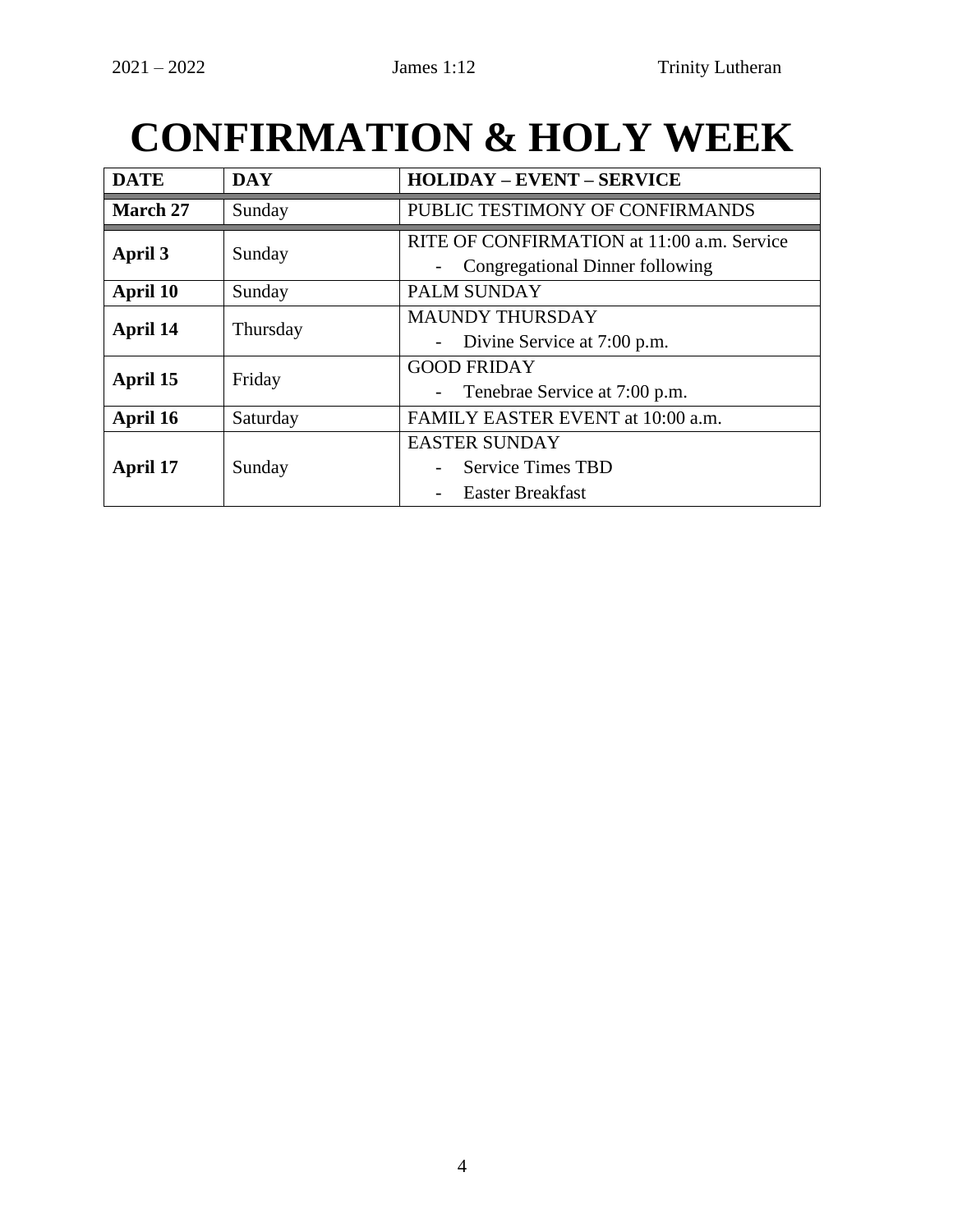### **TRINITY FAMILY NIGHT**

*All Trinity members and their friends are invited! (This is also a Trinity Outreach Night)*

### **Weekly Wednesday Evening Schedules\***

**5:00 p.m. --------------**Dinner Served (Suggested Donation: \$3 per person) **Note:** Everyone is invited to come for food and fellowship! Please consider a freewill donation that will allow a college student or visitor to eat their meal for free. Thank you!

#### **Childcare (Birth – Pre-K)**

**6:00-7:30 p.m.** ------- Mark Schultz Ministry Center Nursery and the Gym **Important Note:** During dinner, parents are asked to supervise their young children either in the gym or on the playground. Starting at 6:00 p.m. parents may sign their children into the Midweek Nursery with the childcare providers. Please do not leave your children unattended.

#### **Children and Youth Schedule**

**5:30-6:00 p.m. -------** Trinity Youth ALIVE Choir—Koerber Room

**6:00-7:30 p.m.** ------- 7<sup>th</sup> & 8<sup>th</sup> Grade Catechism Classes—Woker Room

#### **6:00-6:30 p.m. --------** Kids of the Kingdom Choir—Koerber Room

Note for parents: This is an important part of our 3rd-6th grade curriculum; all students are asked to attend. Please plan on arriving promptly at 6:00 so that your children can participate. Those who "skip" to hang out in the Youth Center will be directed to this session.

**6:30-7:30 p.m. -------** Kindergarten Class—Mark Schultz Ministry Center: Room 8

**6:30-7:30 p.m.** ------- Good News Crew (1<sup>st</sup> and 2<sup>nd</sup> grade)—Mark Schultz Ministry Center: Room 6

6:35-7:30 p.m. ------- 3<sup>rd</sup>-6<sup>th</sup> Grade Catechism Classes—Mark Schultz Ministry Center

#### **Adult Schedule**

**5:30-6:30 p.m**. ------- Bell Choir—Choir Loft (5:30-5:40 p.m. Set up time)

**6:30-7:30 p.m**. ------- Trinity Choir—Trinity Family Center Foyer

**6:30-7:30 p.m.** ------- Adult Bible Studies—Trinity Family Room/Youth Room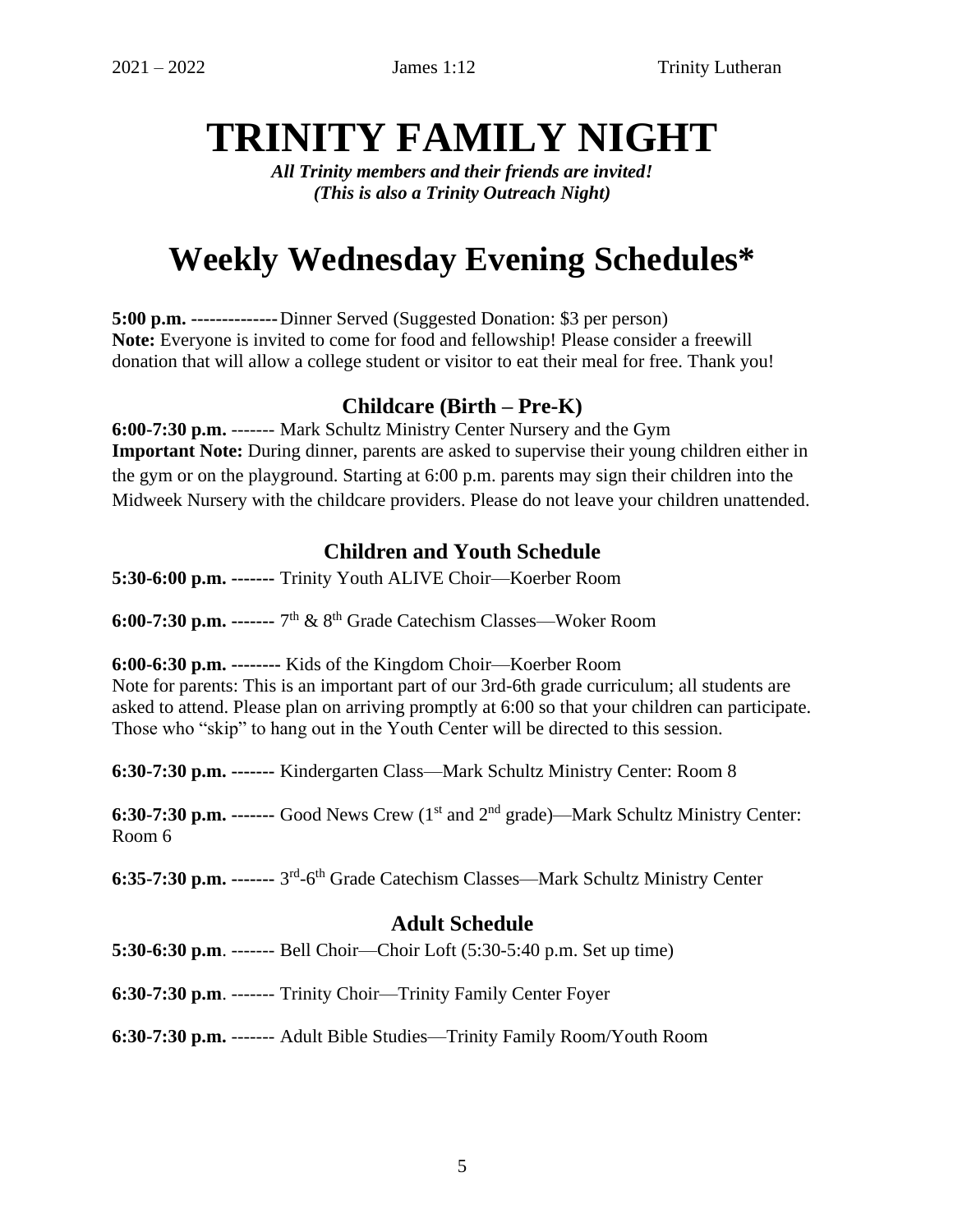### **\*Lent & Advent Season Alternate Schedules**

**5:00 p.m. --------------**Dinner Served (Suggested Donation: \$3 per person) **Note:** Everyone is invited to come for food and fellowship! Please consider a freewill donation that will allow a college student or visitor to eat their meal for free. Thank you!

#### **Childcare (Birth – Pre-K)**

**6:00-6:50 p.m.** ------- Mark Schultz Ministry Center Nursery and the Gym **Important Note:** During dinner, parents are asked to supervise their young children either in the gym or on the playground. Starting at 6:00 p.m. parents may sign their children into the Midweek Nursery with the childcare providers. Please do not leave your children unattended.

#### **Alternate Children & Youth Schedule**

**5:30-6:00 p.m. -------** Trinity Youth ALIVE Choir—Koerber Room

**6:00-7:30 p.m. -------** 7 th & 8th Grade Catechism Classes—Woker Room

**5:45-6:15 p.m. --------** Kids of the Kingdom Choir—Koerber Room

Note for parents: This is an important part of our 3rd-6th grade curriculum; all students are asked to attend. Please plan on arriving promptly at 6:00 p.m. so that your children can participate. Those who "skip" to hang out in the Youth Center will be directed to this session.

**6:00-6:50 p.m. -------** Kindergarten Class—Mark Schultz Ministry Center: Room 8

**6:00-6:50 p.m.** ------- Good News Crew (1<sup>st</sup> and 2<sup>nd</sup> grade)—Mark Schultz Ministry Center: Room 6

6:20-6:50 p.m. ------- 3<sup>rd</sup>-6<sup>th</sup> Grade Catechism Classes—Mark Schultz Ministry Center

#### **Alternate Adult Schedule**

**5:30-6:00 p.m. -------** Bell Choir—Choir Loft

**6:00-6:50 p.m. -------** Trinity Choir—Trinity Family Center Foyer

**6:00-6:50 p.m. -------** Adult Bible Studies—Trinity Family Room/Youth Room

#### **Lent and Advent Services**

**Noon & 7:00 p.m. ---** Families are encouraged to attend Wednesday services together!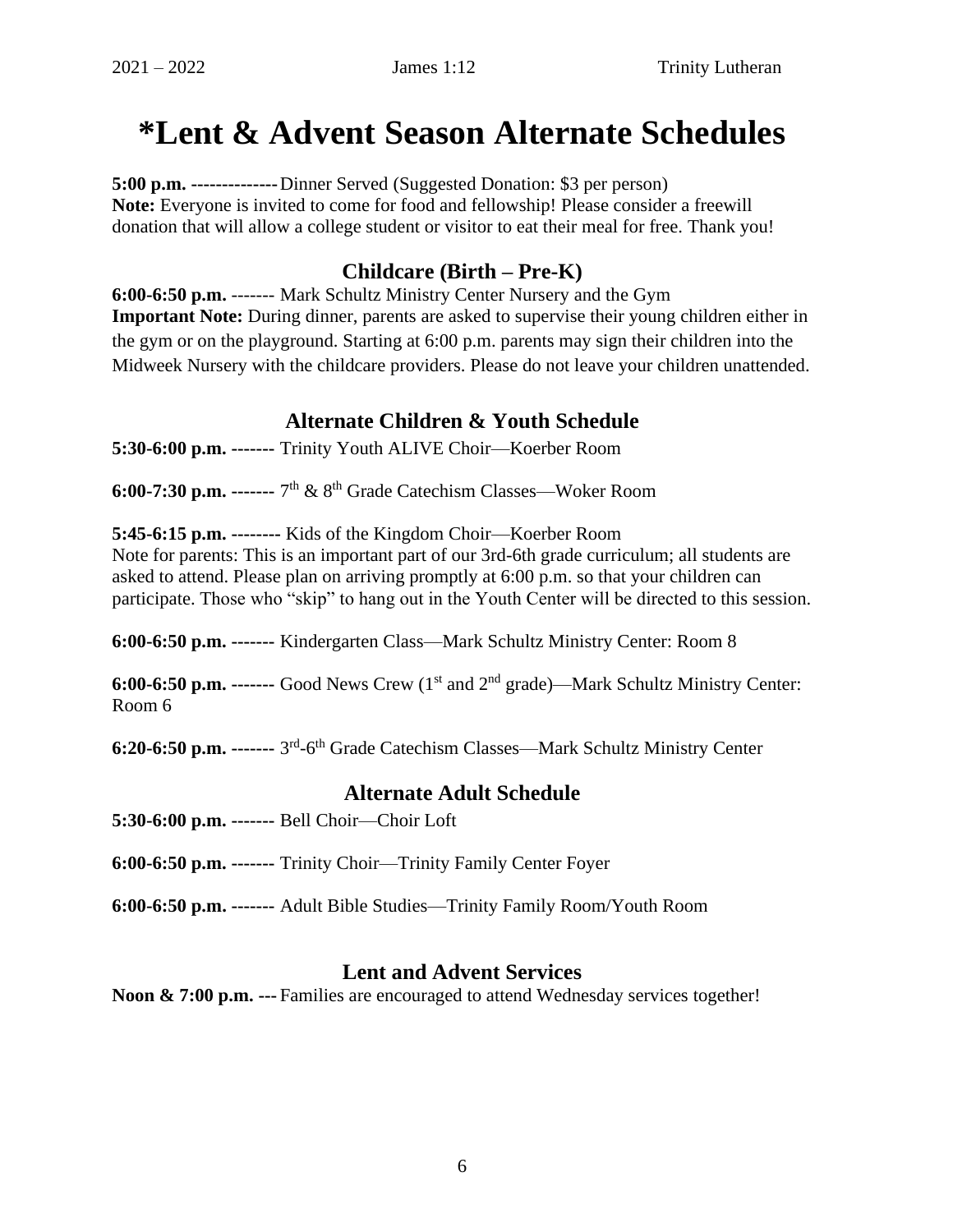### **IMPORTANT NOTES FOR PARENTS**

**1) Weekly attendance at Midweek classes and services, as well as Sunday morning Divine Services and Sunday School, is expected of all Midweek students.** Attendance for each student will be monitored, and if a significant number of Sundays and/or Wednesdays are missed, you will be contacted by your child's teacher, the Midweek Superintendent, or the Pastor(s). Participation in these important events in the life of the Church is critical to Christian children and adults, so we will be making Sunday and Wednesday attendance a special point of emphasis.

**2) Prior to the beginning of classes at 6:00 p.m., parents are asked to supervise their children in the gym and on the playground.** Our childcare providers do not begin working until 6:00, so they will not be supervising the children before that time. We also ask, because of safety concerns, that parents not allow their children to enter the Mark Schultz Ministry Center during the dinner hour.

#### **3) Classes will begin promptly at 6:00 p.m. and end promptly at 7:30 p.m.**

If you are not able to arrive at the Trinity campus before 6:00 p.m., please let our Midweek Superintendent know that your child is going to be regularly arriving at a later time. Also, please try your best to pick your child up from class right when it ends at 7:30 p.m. out of respect for our teachers and their time.

**4)** After classes are over, **children will be dismissed to the Trinity Family Center foyer to be picked up** by their parents or guardians.The door to the gym will be locked for safety reasons after dinner has concluded. Please keep in mind that there will be a significant amount of pedestrian traffic in front of the foyer door as the children are leaving.

**5) If an adult not named on your child's Student Information Form will be picking him/her up from class at any point, we ask that you would personally let us know ahead of time.** We have instituted this policy out of concern for your children's safety, so please take it seriously.

**6) All students every Wednesday night should bring their Bible, Catechism, curriculum folder, and a writing utensil to class.**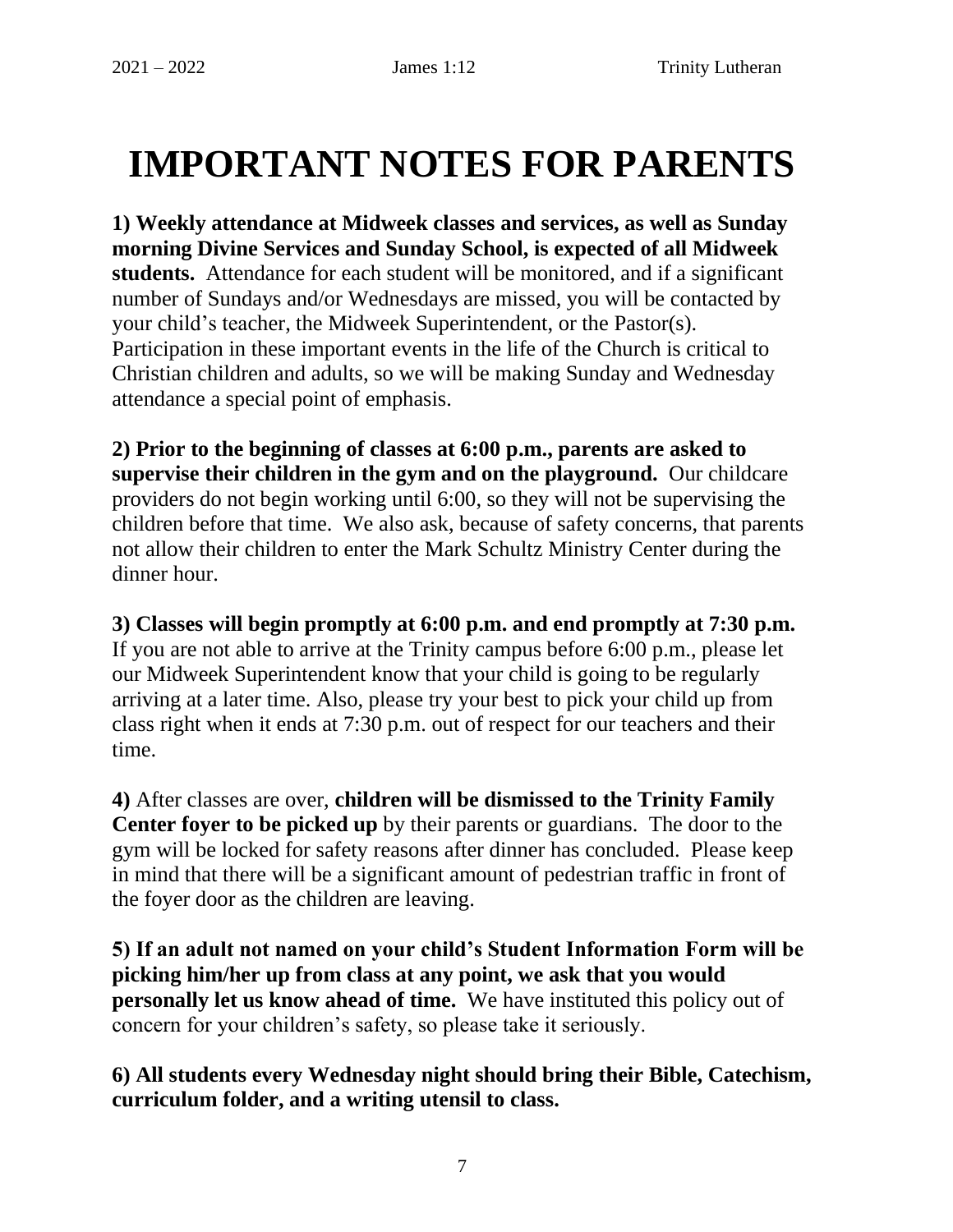**7) The use of cell phones is NOT permitted in the classroom.** We want our students to be able to learn in a distraction-free environment, and cell phone usage often diverts their attention from their instructors. We understand that many people now read their Bibles on mobile devices; however, a goal of our catechetical instruction is for our students to gain familiarity with their hardcopy Bibles and Catechisms and learn how to use them properly. As such, we would ask that you only allow your child to use a cell phone in an emergency situation, or if you need to talk to your child, you can come to his or her classroom in person.

**8) If repeated disciplinary problems arise** with a student in the classroom, **the student may be temporarily removed from the class** and sent to the Midweek Superintendent for a conversation about the issue.If the problem still does not cease, then parents will be contacted and may be asked to accompany their children to class every Wednesday. We want to provide a peaceful classroom environment for our students and teachers, and we ask that parents do everything they can to help their children behave appropriately.

**9**) For the 3<sup>rd</sup>-6<sup>th</sup> grade classes, the **Kids of the Kingdom Choir** *is* **a vital part of our curriculum.** This session is not an optional part of the evening's schedule. All students,  $3<sup>rd</sup>$ -6<sup>th</sup> grades, must attend both music education and catechism class to participate in our Midweek program.

**10) Childcare services are available for younger children from 6:00-7:30 p.m.** for parents who are helping with clean-up from dinner or are participating in a choir or adult Bible class.*Parents are asked to sign their children in and out with the childcare providers every Wednesday night.*Parents are also asked to give the childcare providers their contact information and expected location during Midweek, so they may be contacted in case of emergency.

**11) During Advent and Lenten seasons, classes will walk over to the church sanctuary together.** If parents wish to pick up their children beforehand, they may do so in the Trinity Family Center foyer at 6:50 pm. If a student's parents are not in the foyer at this time, their children will walk over to the sanctuary with the rest of the class, where they may be picked up in the narthex. Parents, please comply with this policy, as it is an important security precaution.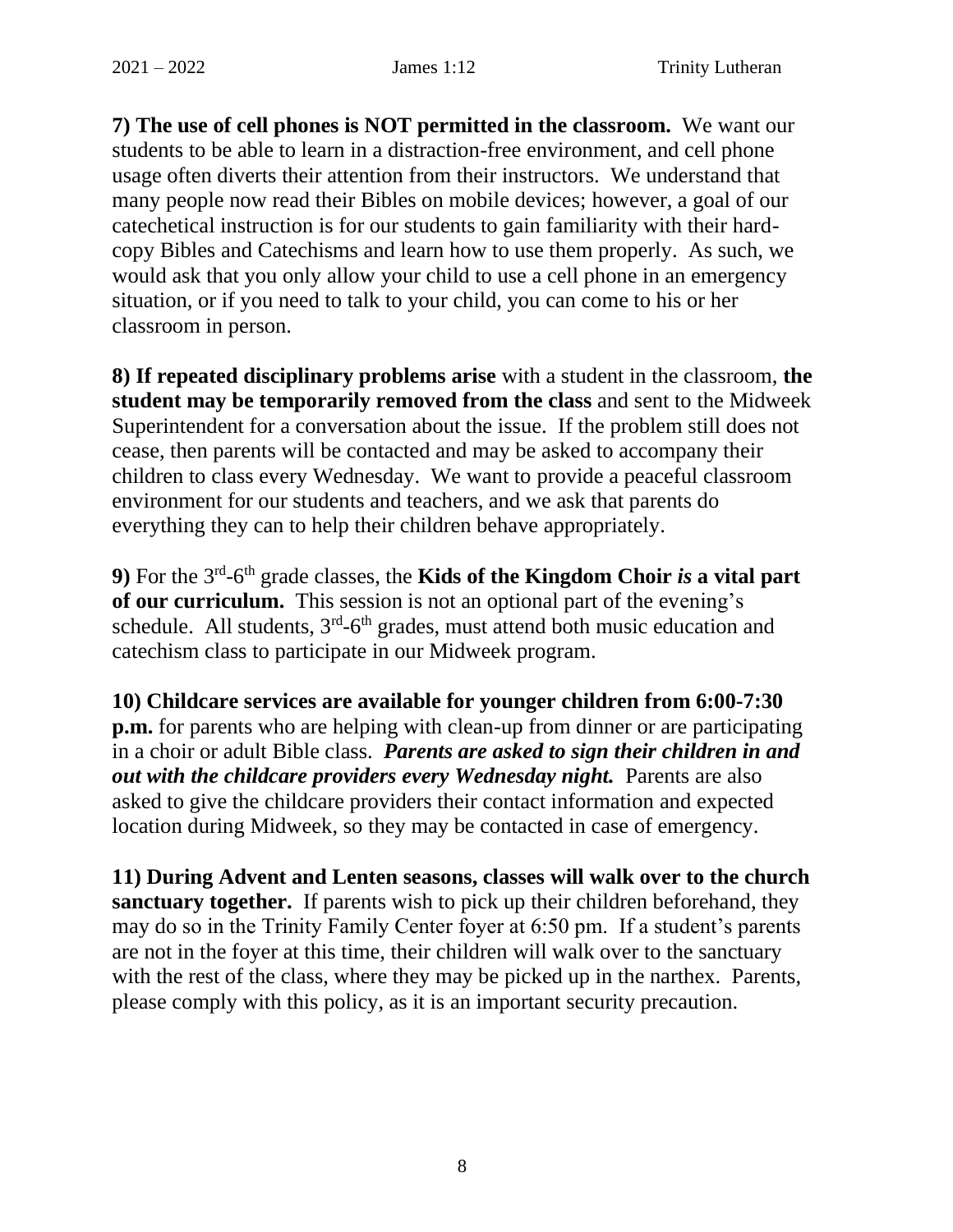## **Midweek Snow/Bad Weather Policy**

**All Wednesday night activities and events are automatically cancelled in the event that the Springfield Public Schools are closed on that Wednesday due to inclement weather.**

In the event of bad weather developments in the afternoon or early evening, families are encouraged to exercise caution and to put safe travel first in any decision to drive to the Trinity campus or not. We will attempt to have someone from the Trinity office answer your phone calls to us at **417-866-5878**, send out an e-mail, or make an announcement on Trinity's website (**www.trinityspringfield.org**). We will also attempt to have someone on campus if events are cancelled, so that you would know immediately upon your arrival and could return home before the weather worsens. Our staff and faculty cannot be responsible for giving rides home to students.

In the event inclement weather develops after we have begun classes and activities, we may shorten these sessions. Attempts will be made to contact parents to come as soon as possible.Someone will remain on campus until every student has been picked up, but please be mindful of our faculty and staff.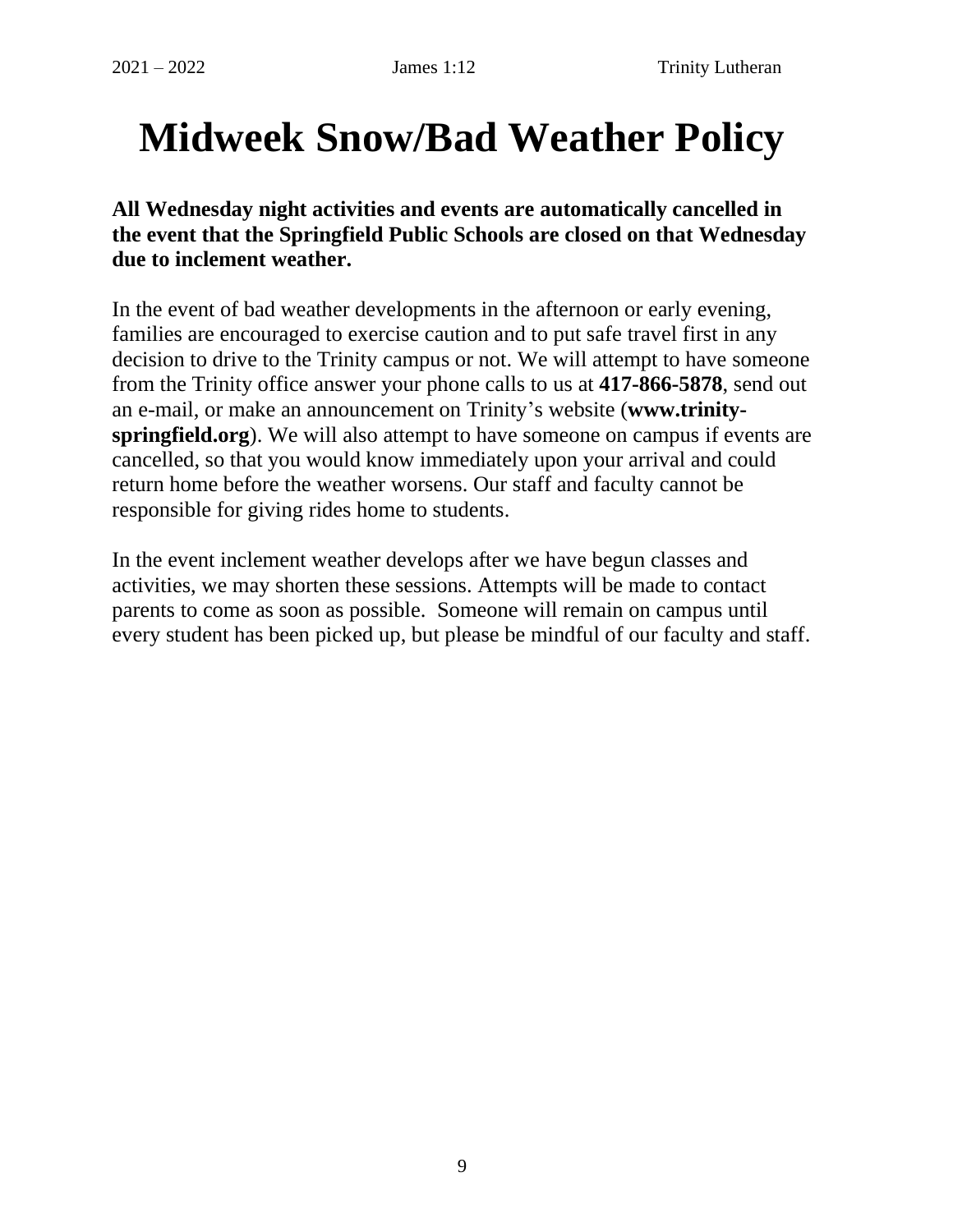### **COVID-19 Policies**

The ongoing COVID-19 pandemic creates a number of challenges for our entire ministry at Trinity, Midweek School being no exception. Because of concerns about spreading the virus and potentially introducing it to our congregation, the following precautions will be taken:

**1) All students who experience any symptoms consistent with COVID-19**  (especially fever, dry cough, and shortness of breath) are asked not to attend Midweek classes, and any other students or parents in their immediate family **are asked to remain at home as well until symptoms subside.** If anyone in the family tests positive for COVID-19, the family is asked to remain at home throughout the duration of the illness.

**2) All Midweek students, teachers, and parents are encouraged, but not required, to wear a mask when attending Midweek events.**

**3) All Midweek participants are encouraged to practice good hand hygiene habits.** Hand sanitizer will be made available in every classroom.

**4) If Springfield Public Schools as a whole close, our Midweek program will automatically close as well.** If any student attends a class or a school that closes as a result of a localized outbreak, that student and his or her family is asked to **follow whatever protocols are given to them by their school.**

**5) Options for at-home learning will be made available** for students and families who are uncomfortable participating in our in-person Midweek classes. Curriculum will be sent home to those families, and parents are encouraged to lead their children through it. Virtual options can also be made available for families who are interested.